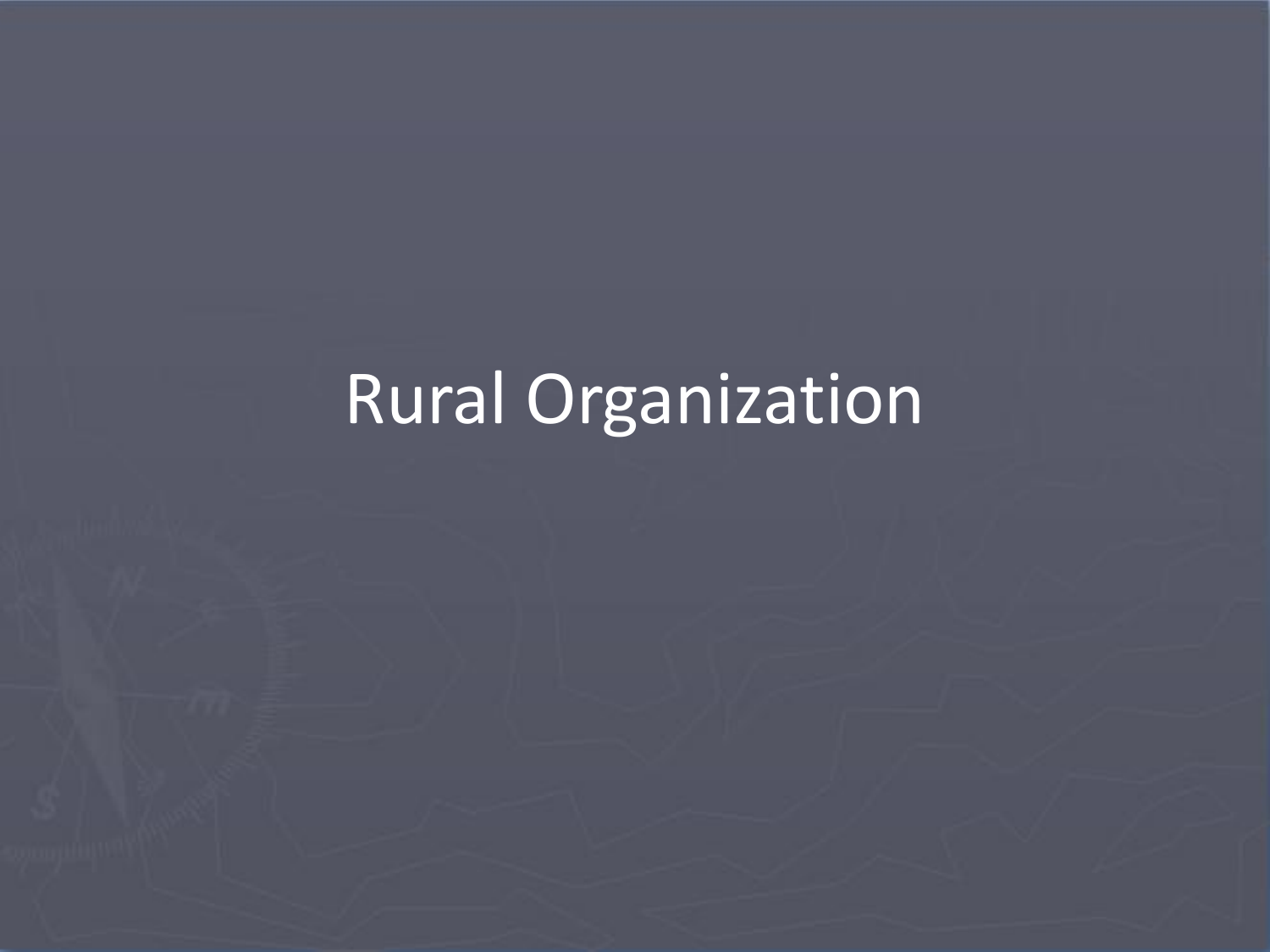## Types of Rural Villages

• **Nucleated Villages** – Agricultural communities where people are clustered in the village and travel out to their farms to work

• **Non-Nucleated Villages** – Agricultural communities where farmers live on the land they are working

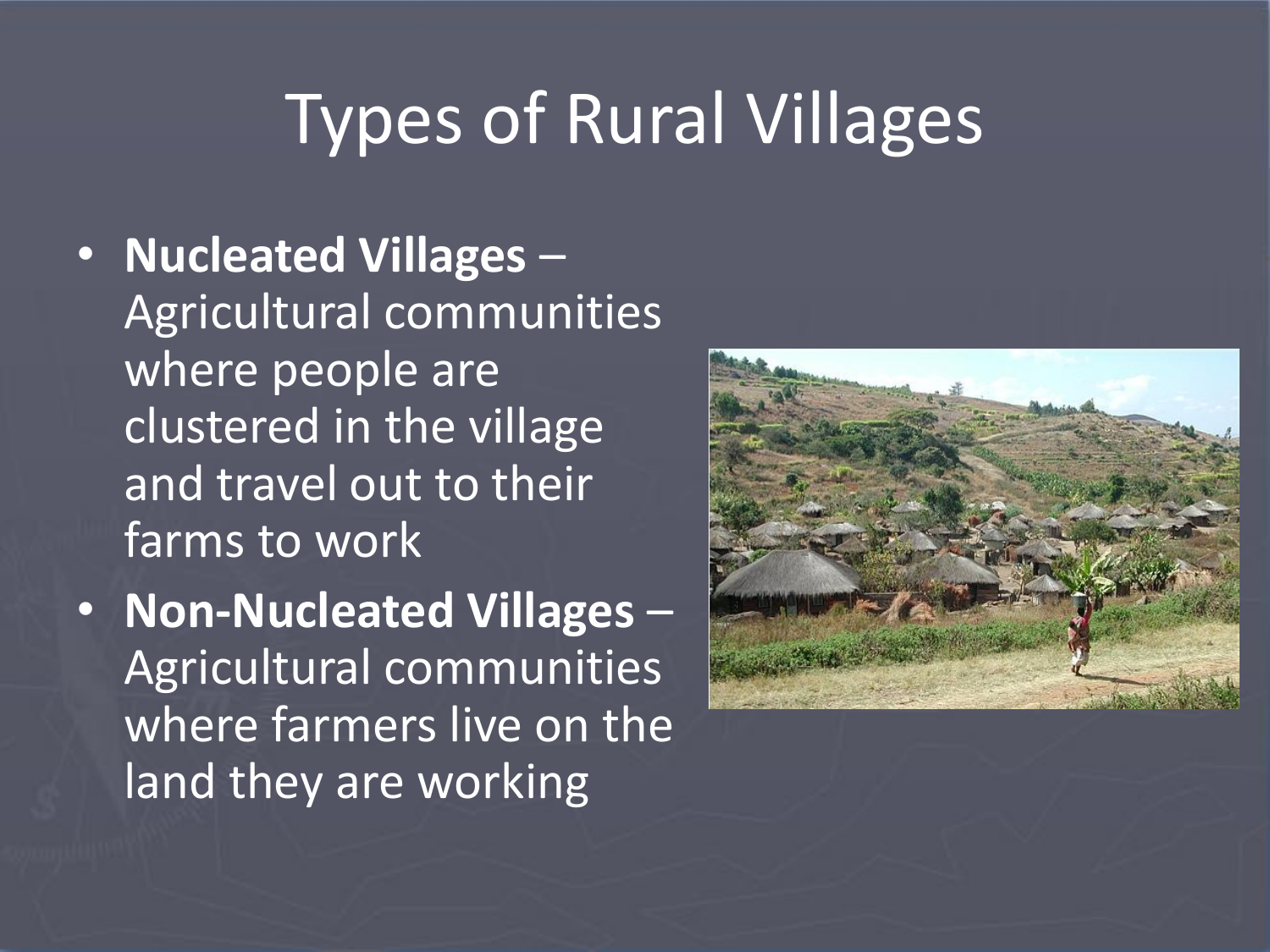## Linear Village

- Popular in colonial areas of Anglo-America and Hong Kong
- Organized along a coastline or a central road

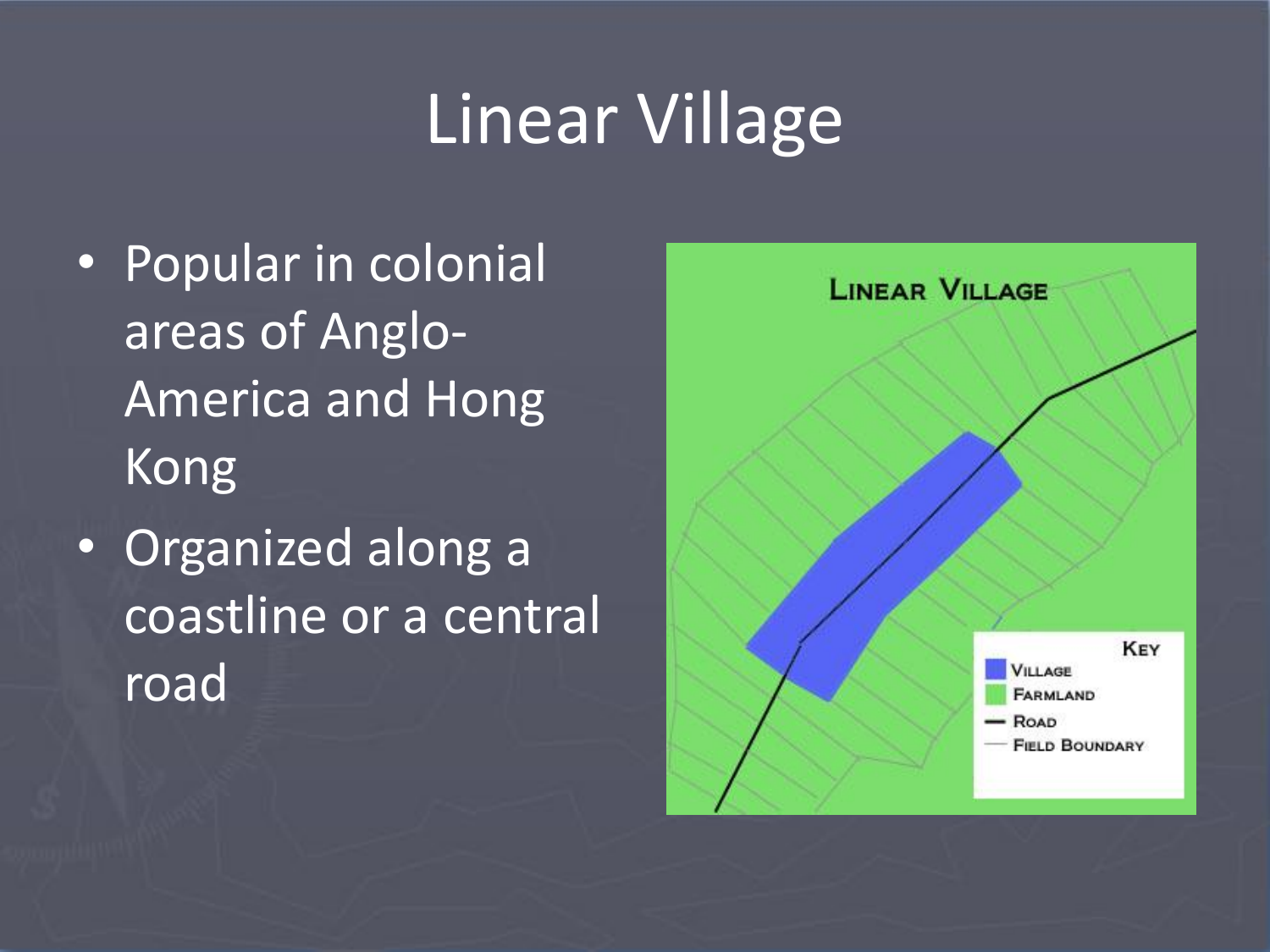# Walled Village

- Popular in Europe and Asia
- Village structure where settlements are located within a protective wall

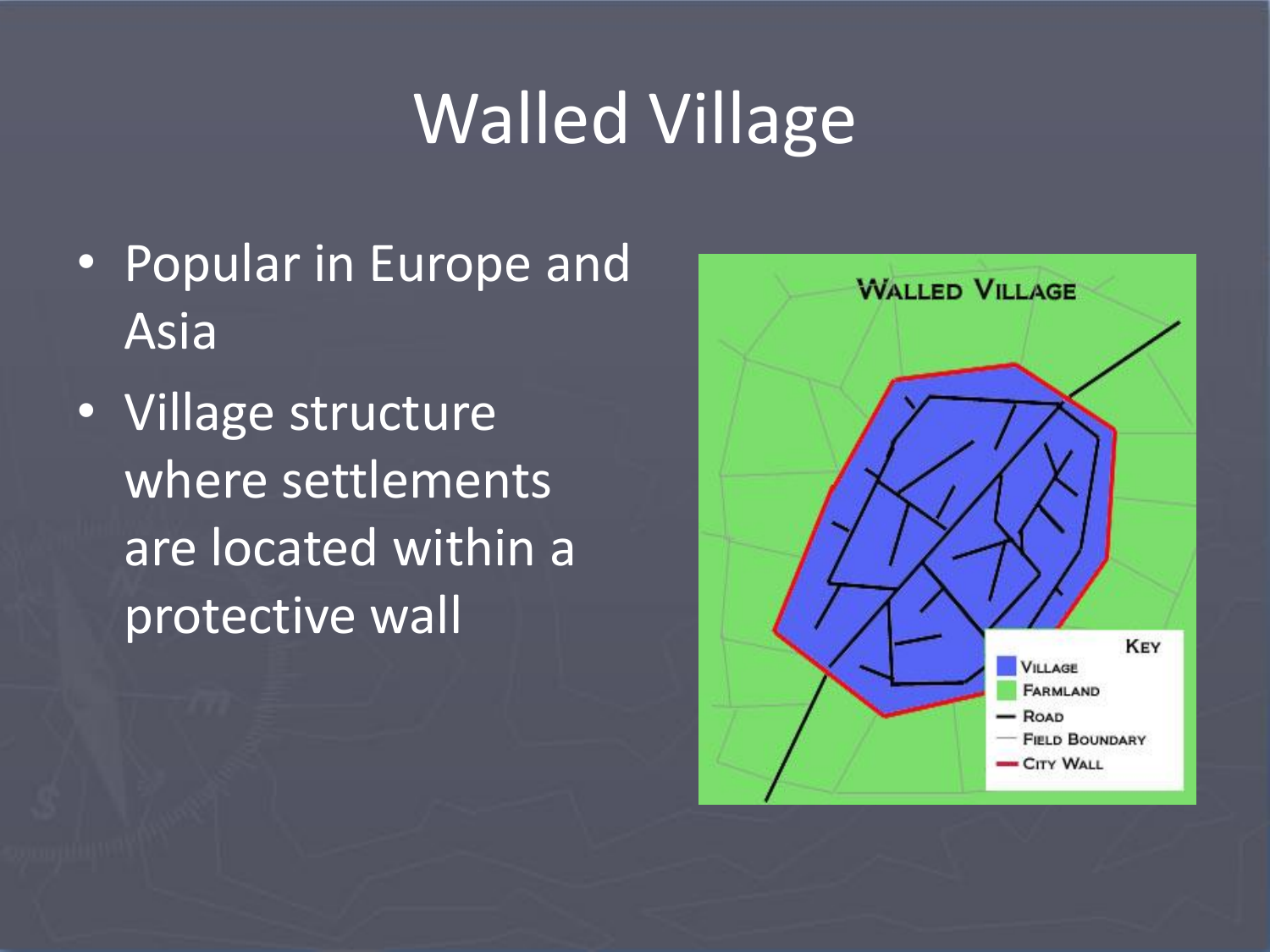# Grid Village

- Popular in Anglo America
- As Linear villages grow they extend out in organized square grids
- If not in grid form they are referred to as cluster Villages

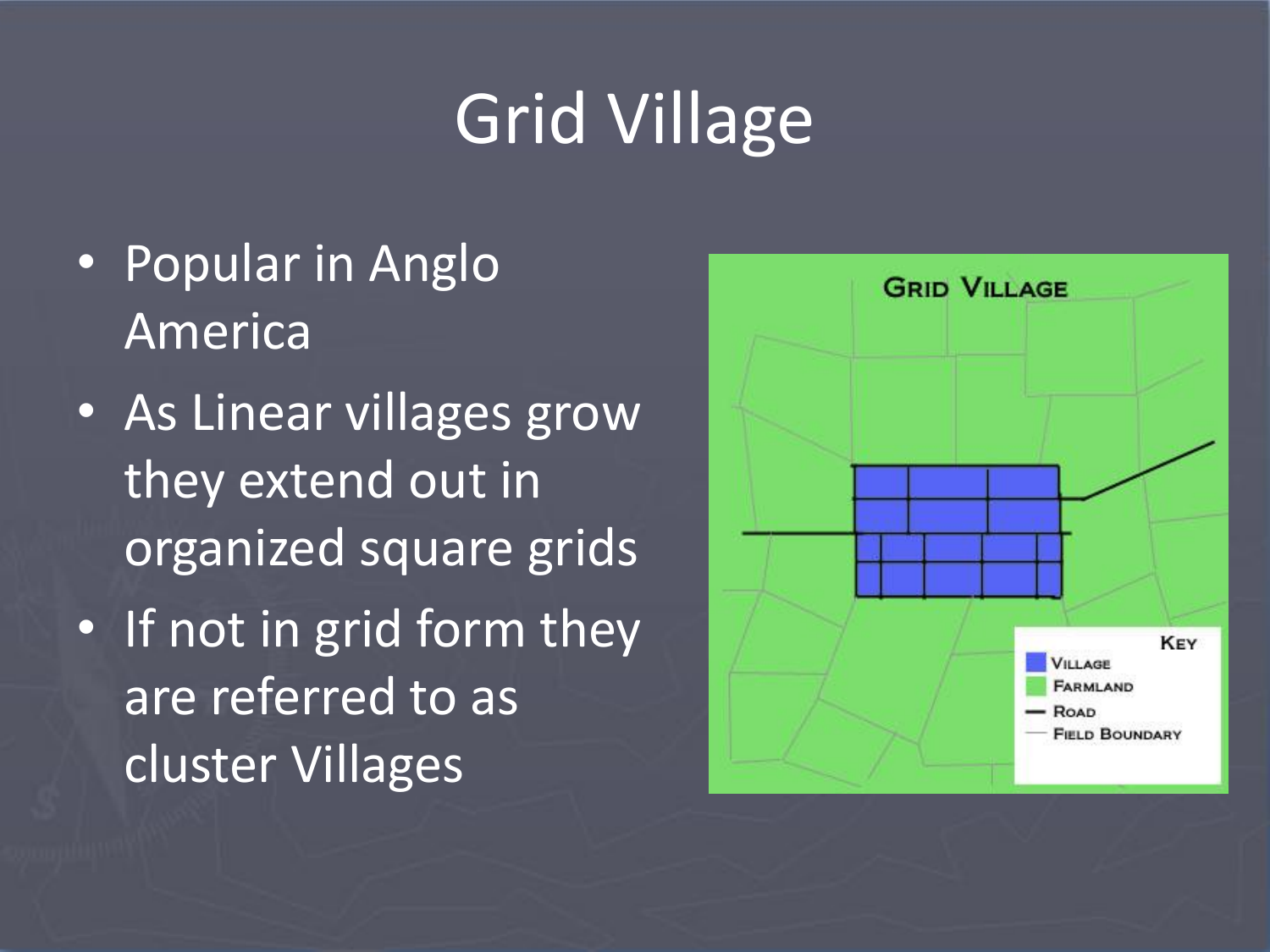## Round Village

- Popular in Sub-Saharan Africa, and parts of Europe and Asia
- Village grows up around a central square or pen where animals can be kept and protected

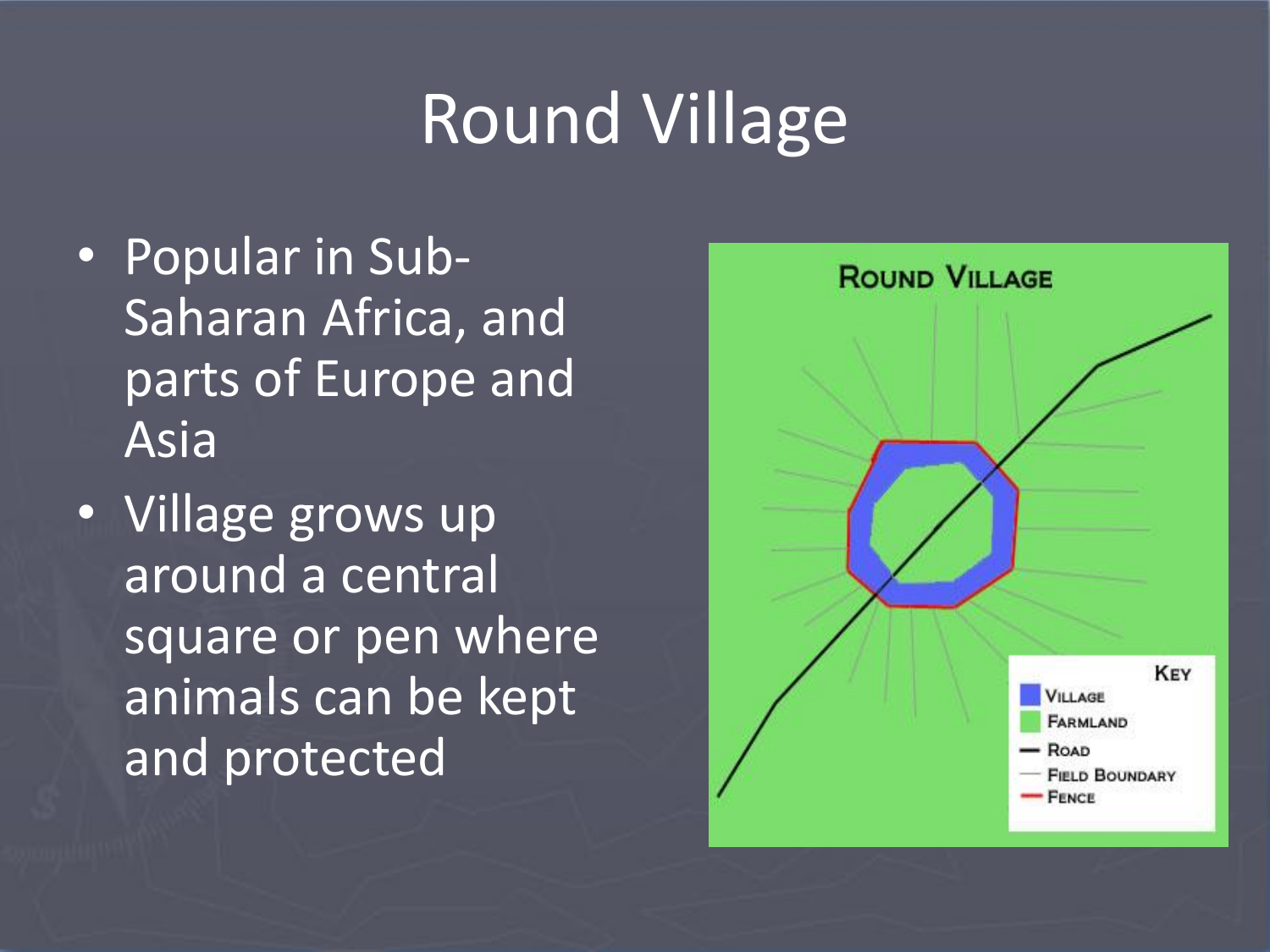### Surveys

• How land is divided among different land owners

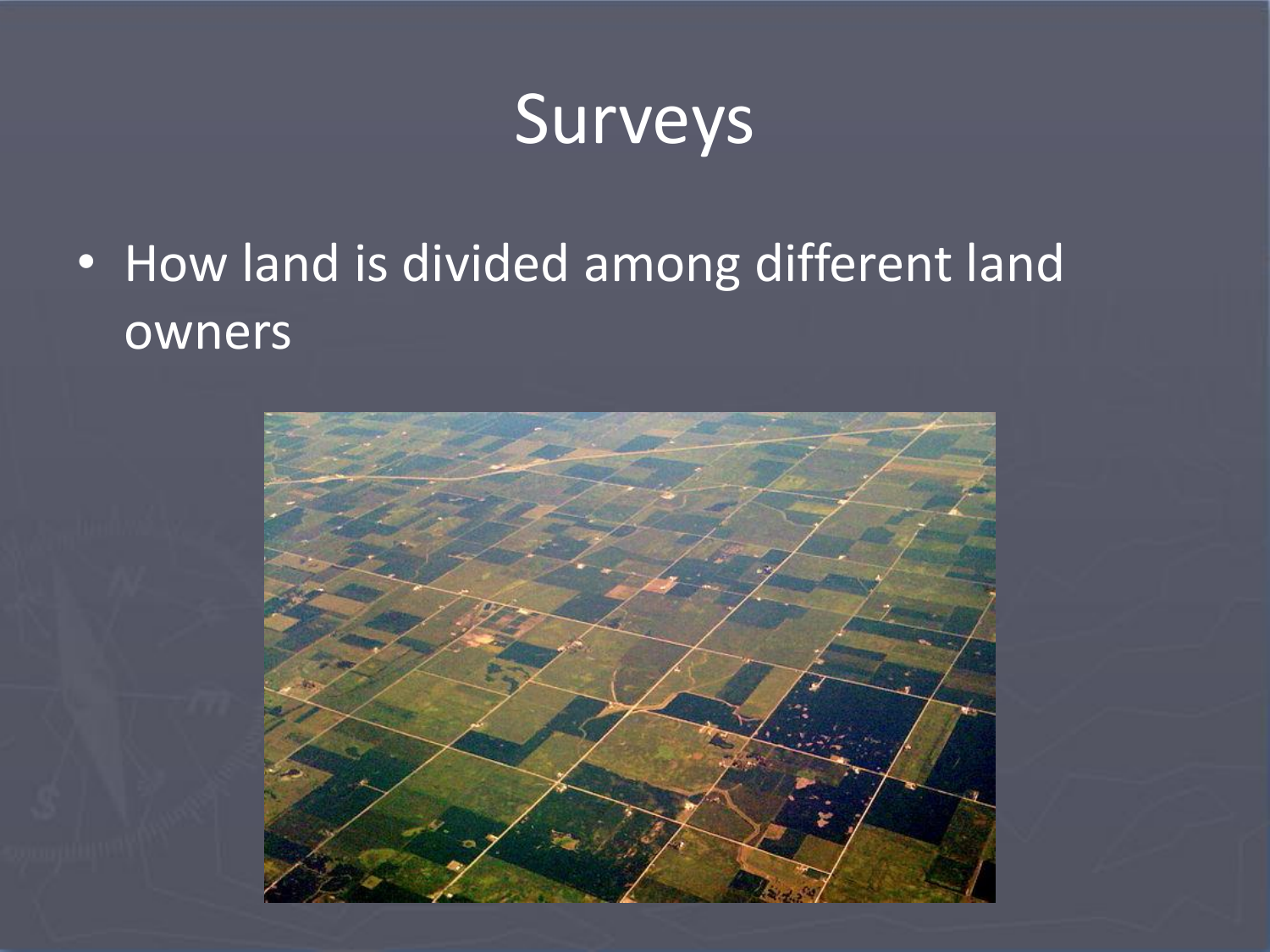### Long-Lot Survey

- Popular in French Canada
- Organization where farms grew out away from a river where each farm had equal access to the river

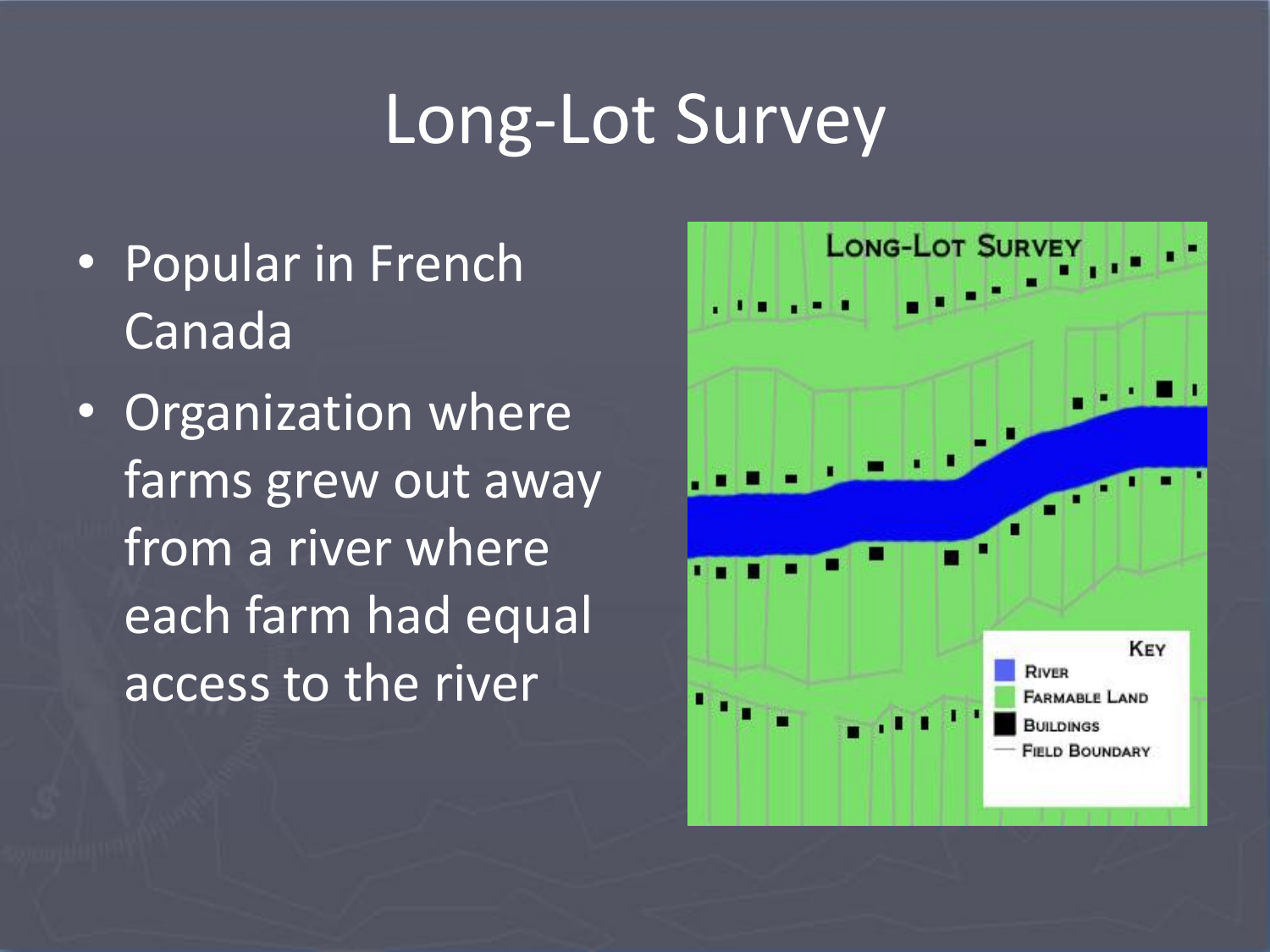### Metes and Bounds Survey

- Mostly used in Eastern United States
- Land is divided by using different landmarks as signifiers of boundaries

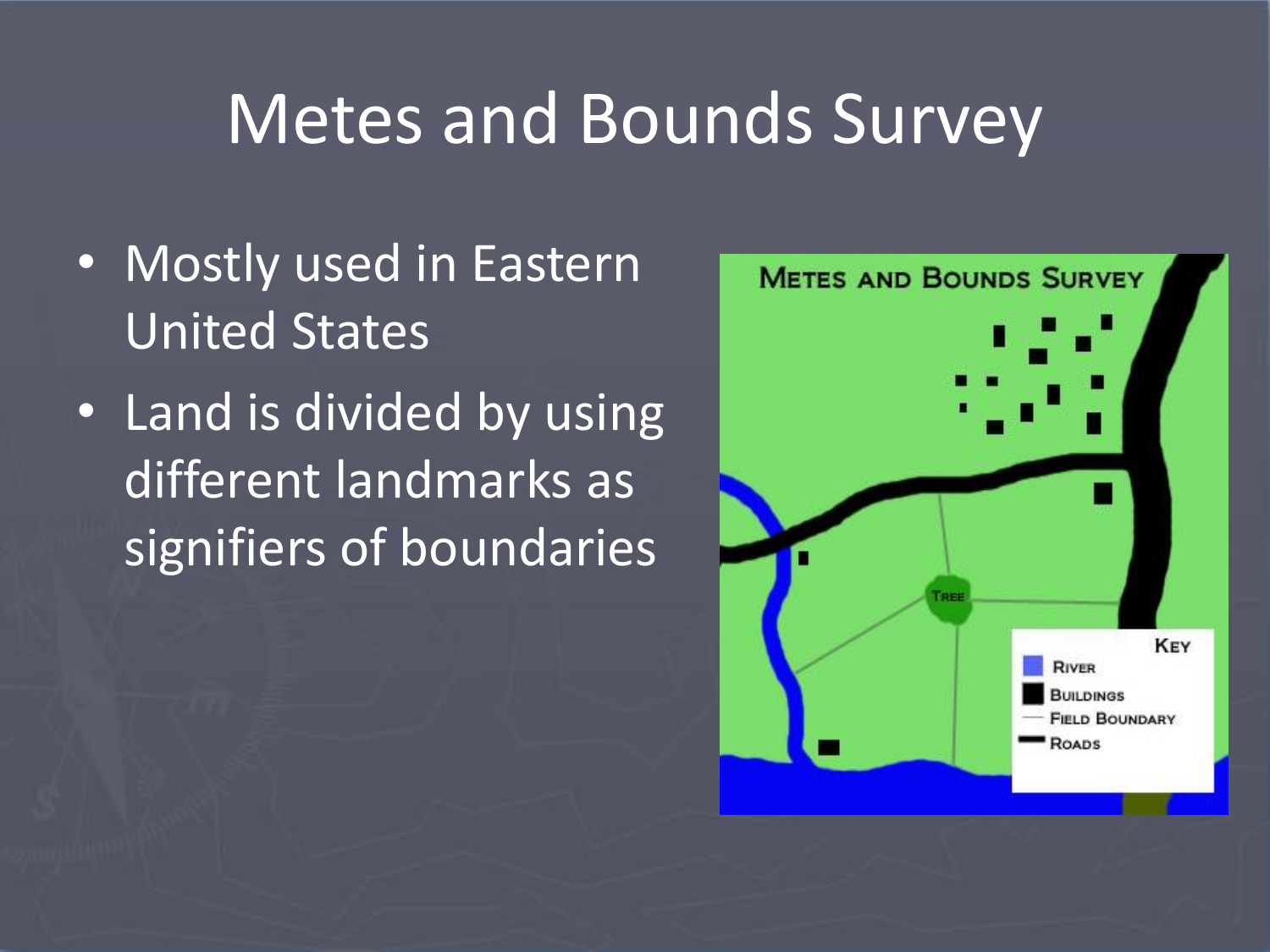## Range and Township System

- Used in more recently added sections of the Western United **States**
- Land is divided into 30 square mile townships, which can then be further subdivided

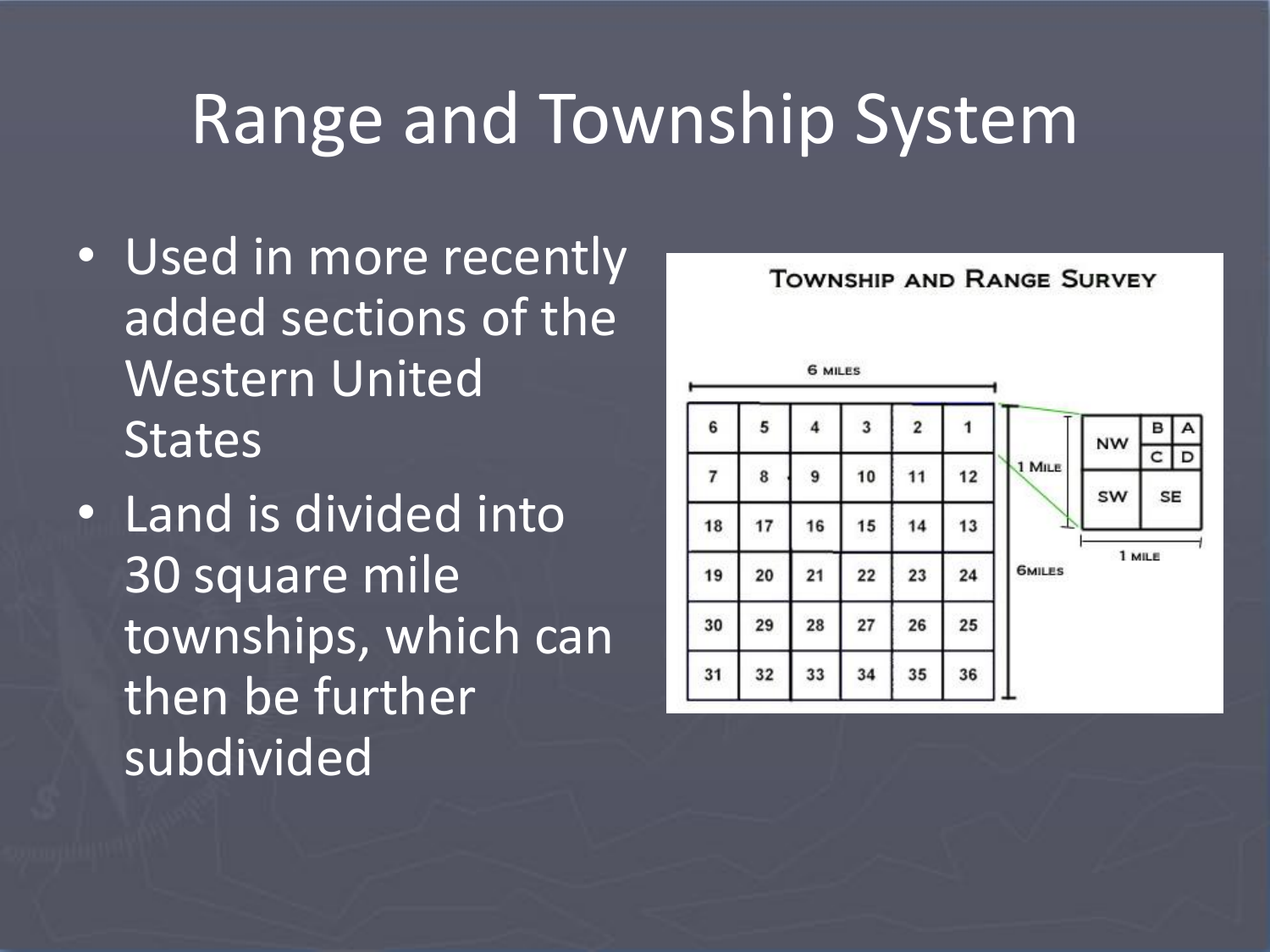#### In Class Activity – Near Quebec, Canada



• Which type of Rural Organization is being shown above?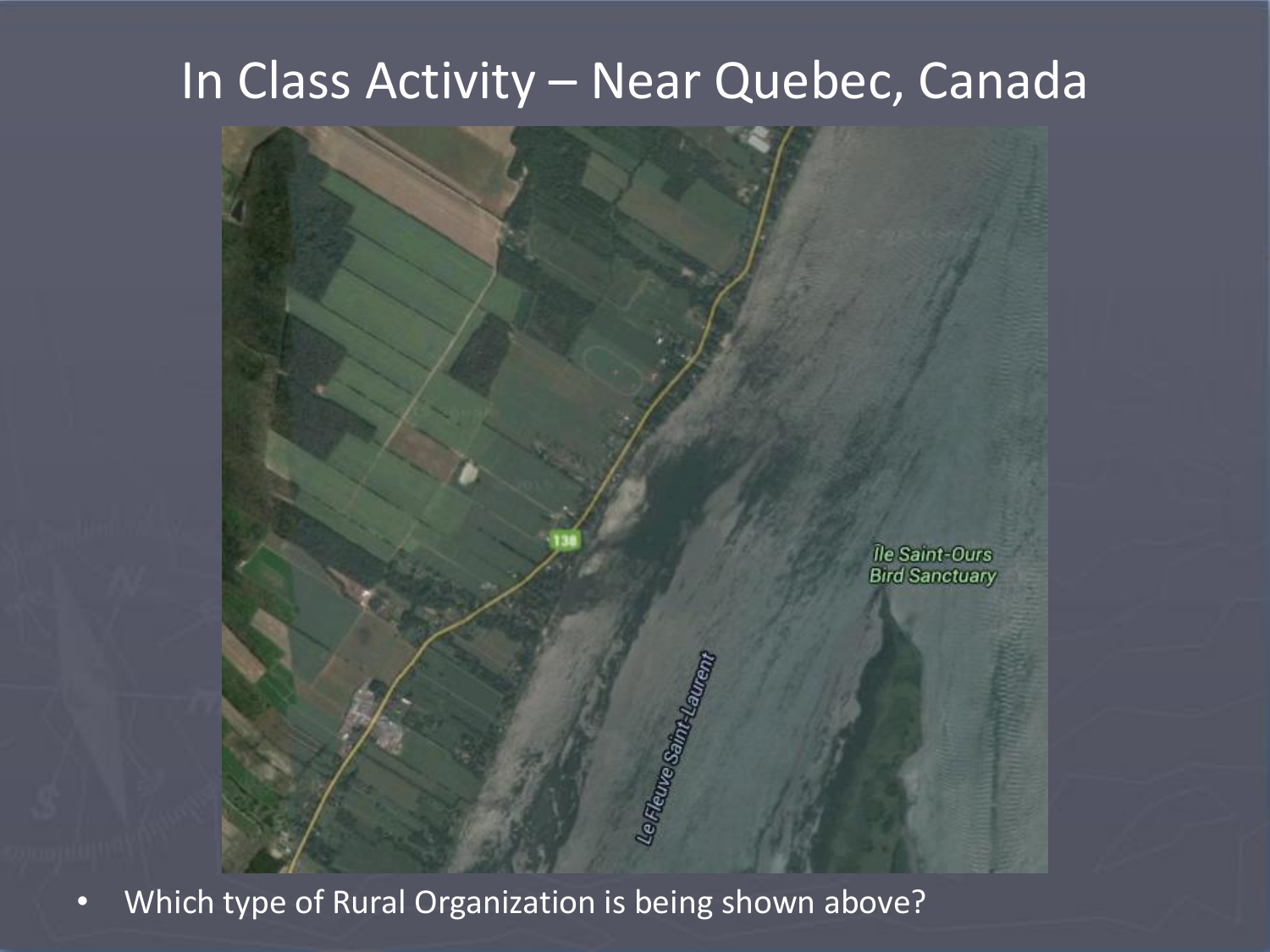#### In Class Activity – Near Ord, Nebraska



• Which type of Rural Organization is being shown above?